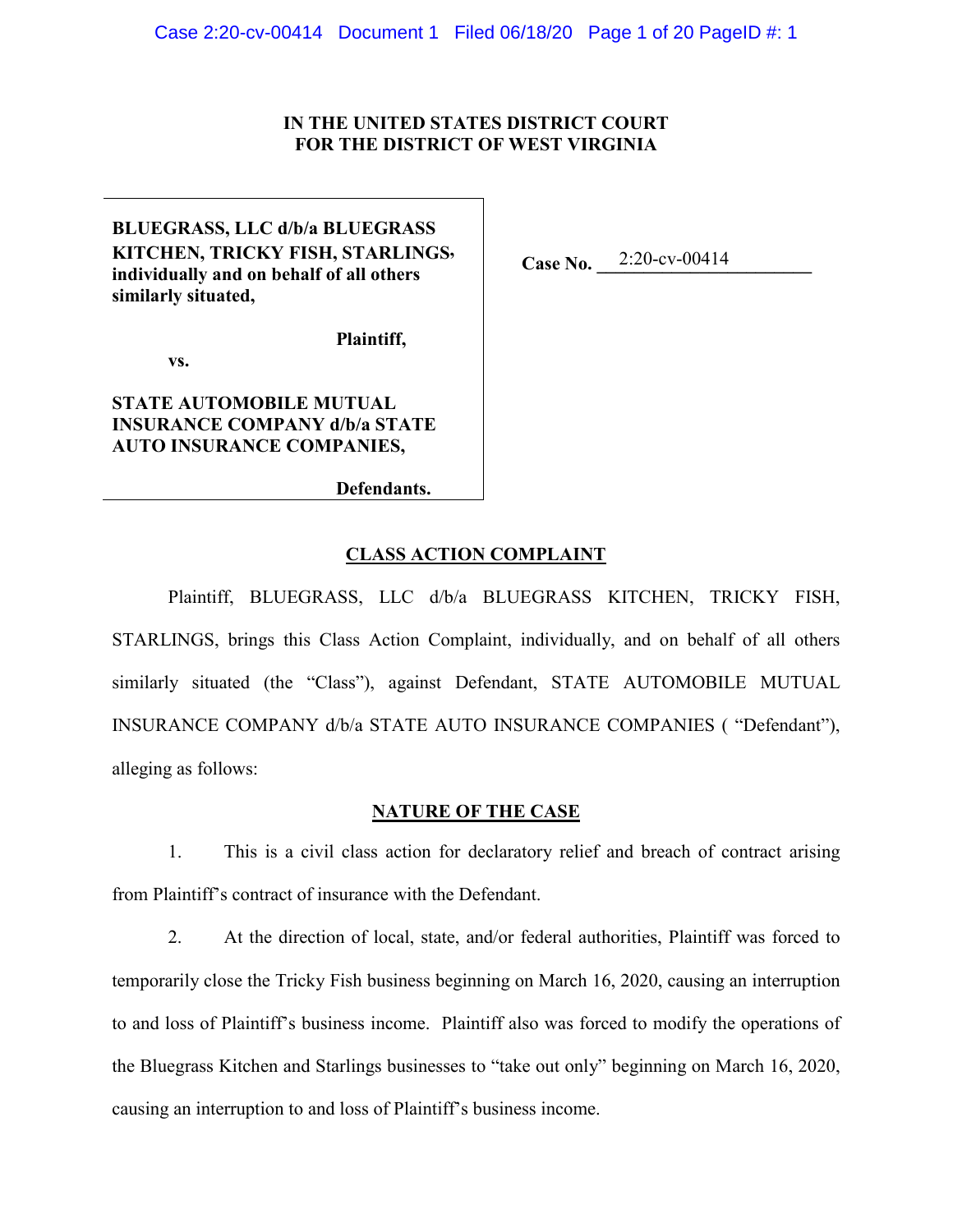#### Case 2:20-cv-00414 Document 1 Filed 06/18/20 Page 2 of 20 PageID #: 2

3. Plaintiff and the Class purchased and paid for an "all-risk" Commercial Property Coverage insurance policy from Defendant, which provides broad property insurance coverage for all non-excluded, lost business income, including the losses asserted here.

4. Plaintiff submitted timely notice of its claim to Defendant, but Defendant has refused to provide the purchased coverage to its insured, and has denied Plaintiff's claim for benefits under the policy.

5. Defendant has similarly refused to, or will refuse to, honor its obligations under the "all-risk" policy(ies) purchased by Plaintiff and the other members of the putative Class of insureds.

#### **PARTIES**

6. Plaintiff, BLUEGRASS, LLC d/b/a BLUEGRASS KITCHEN, TRICKY FISH, STARLINGS, is a West Virginia Limited Liability Company and is a citizen of West Virginia. Plaintiff operates a restaurant, bar and grill, and coffee shop in Charleston, West Virginia. Plaintiff operated business locations at: 1) 1611 Washington St. E., Charleston, WV 25311; 2) 1599 Washington St. E., Charleston, WV 25311; and 3) 1600 Washington St. E., Charleston, WV 25311 (the "Covered Property").

7. Defendant STATE AUTOMOBILE MUTUAL INSURANCE COMPANY d/b/a STATE AUTO INSURANCE COMPANIES is an Ohio corporation with its principal place of business in Columbus, Ohio, and is a citizen of Ohio.

8. According to Defendant's 10-K filed with the Securities and Exchange Commission for the fiscal year ended on December 31, 2019, Defendant had earned premiums of approximately \$1.3 Billion.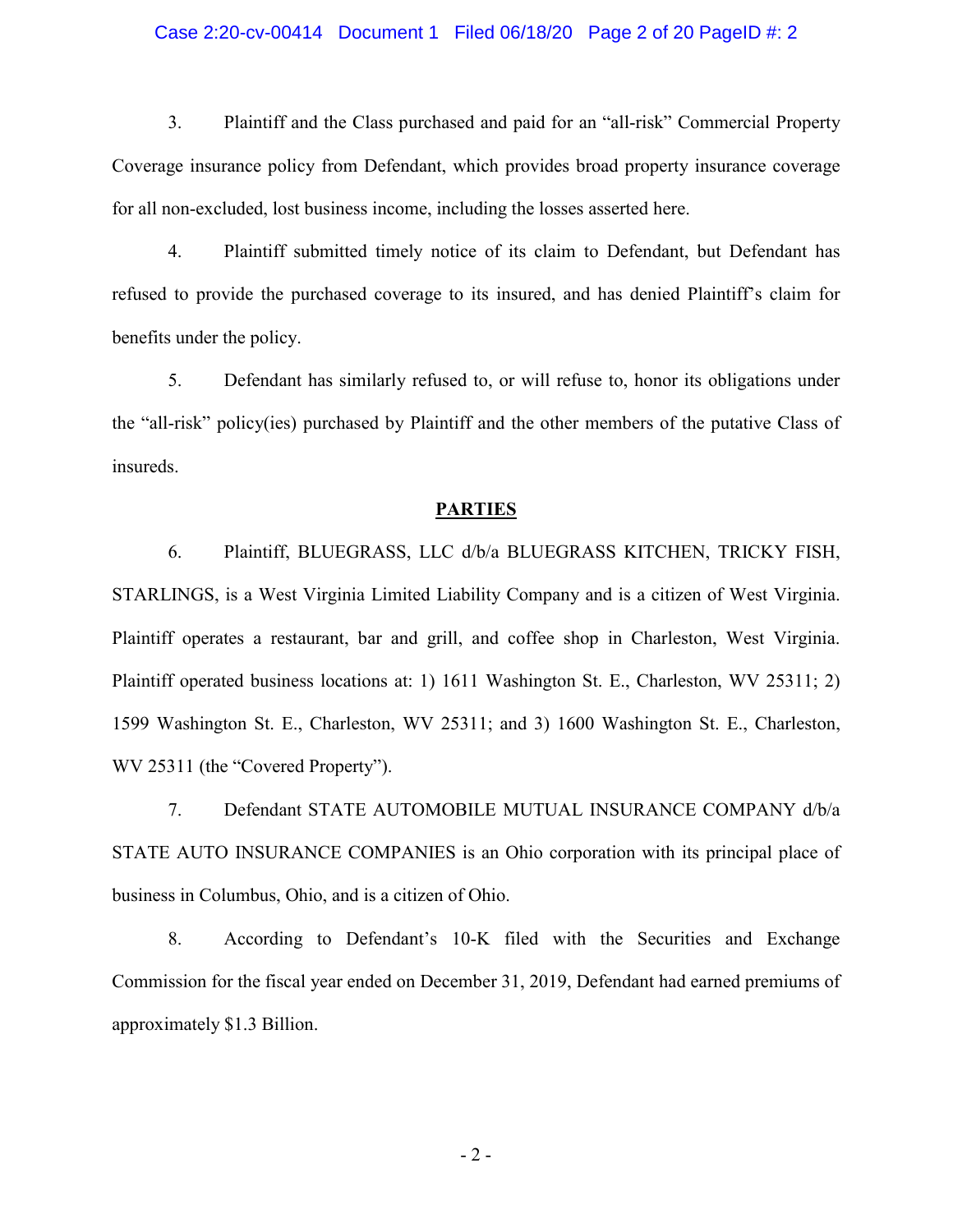#### **JURISDICTION**

9. This court has subject matter jurisdiction over this action pursuant to 28 U.S.C. § 1332(d), the Class Action Fairness Act, which affords federal courts with original jurisdiction over cases where any member of the plaintiff class is a citizen of a state different from any defendant (*i.e.,* so-called "minimum diversity of citizenship,") and where the amount in controversy exceeds \$5,000,000, exclusive of interest and costs. Here, there exists minimal diversity of citizenship because Plaintiff (as well as some members of the Class) and Defendant are citizens of different states, and the aggregated claims of the putative Class members exceed \$5,000,000, exclusive of interest and costs.

10. The Court has personal jurisdiction over Defendant because at all relevant times it has engaged in substantial business activities in West Virginia. Defendant has, at all relevant times, transacted, solicited, and conducted business in West Virginia through its employees, agents, and/or sales representatives, and derived substantial revenue from such business in West Virginia.

11. Venue is proper in this district pursuant to 28 U.S.C. § 1391(b)(3) because a substantial part of the events or omissions giving rise to the claim occurred, or a substantial part of property that is the subject of the action is situated, in this district.

### **FACTUAL BACKGROUND**

## **Plaintiff Purchased an "All-Risk" Policy of Property Insurance That Broadly Provides Coverage for Loss of Business Income, Among Other Things**

12. Plaintiff purchased a contract of insurance from Defendant, whereby Plaintiff agreed to make payments (in the form of premiums) to Defendant in exchange for Defendant's promise to indemnify Plaintiff for losses at the Covered Property, including, but not limited to, business income losses.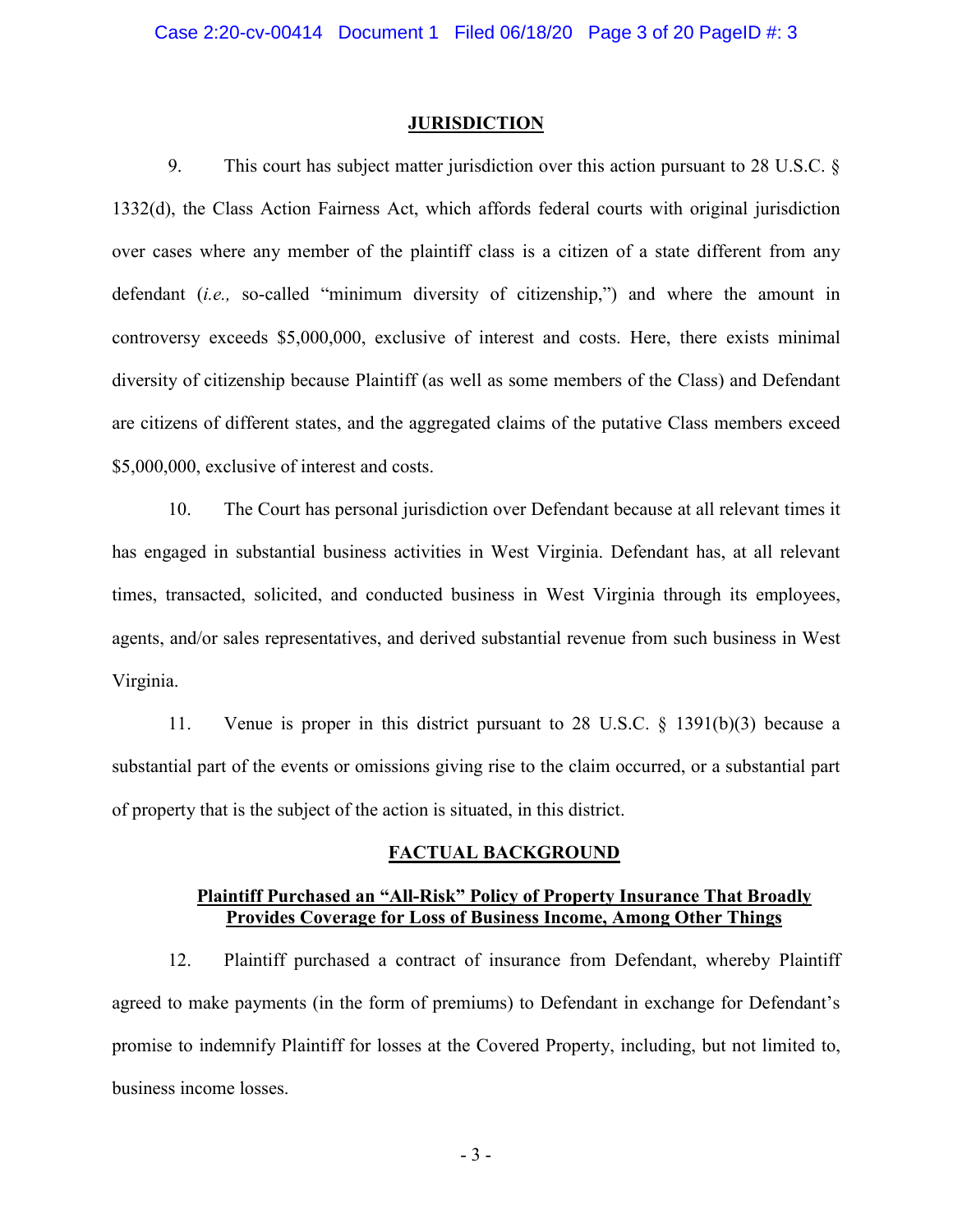#### Case 2:20-cv-00414 Document 1 Filed 06/18/20 Page 4 of 20 PageID #: 4

13. Plaintiff's contract of insurance with Defendant bears Policy Number 10012199CB (the "Policy") and is effective for the period of December 13, 2019 to December 13, 2020 (the "Policy Term"). The Policy is attached hereto as **Exhibit A**.

14. Plaintiff paid all premiums owed to Defendant under the Policy, and Defendant accepted all such premiums from Plaintiff.

15. The Policy is a form policy issued by Defendant.

16. The Policy is an "all-risk" policy, which provides the broadest property insurance coverage available.

17. The Policy provides coverage for "direct physical loss or damage to Covered Property at the premises described in the Declarations [(i.e., the Covered Property)] caused by or resulting from any Covered Cause of Loss."

18. The Policy defines "Covered Cause of Loss" as "direct physical loss unless the 'loss' is excluded or limited in [the Policy]."

19. The Policy does not define the phrase "loss" and does not define the phrase "direct physical loss or damage to . . . ."

20. However, the use of the disjunctive "or" in the phrase "physical loss or damage" means that coverage is triggered if either a physical loss of property or damage to property occurs. The concepts are separate and distinct and cannot be conflated.

21. Physical loss of, or damage to, property may be reasonably interpreted to occur when a covered cause of loss threatens or renders property unusable or unsuitable for its intended purpose or unsafe for normal human occupancy and/or continued use.

22. The Policy provides Plaintiff with, *inter alia*, various business income and extra expense coverages during the Policy Term.

- 4 -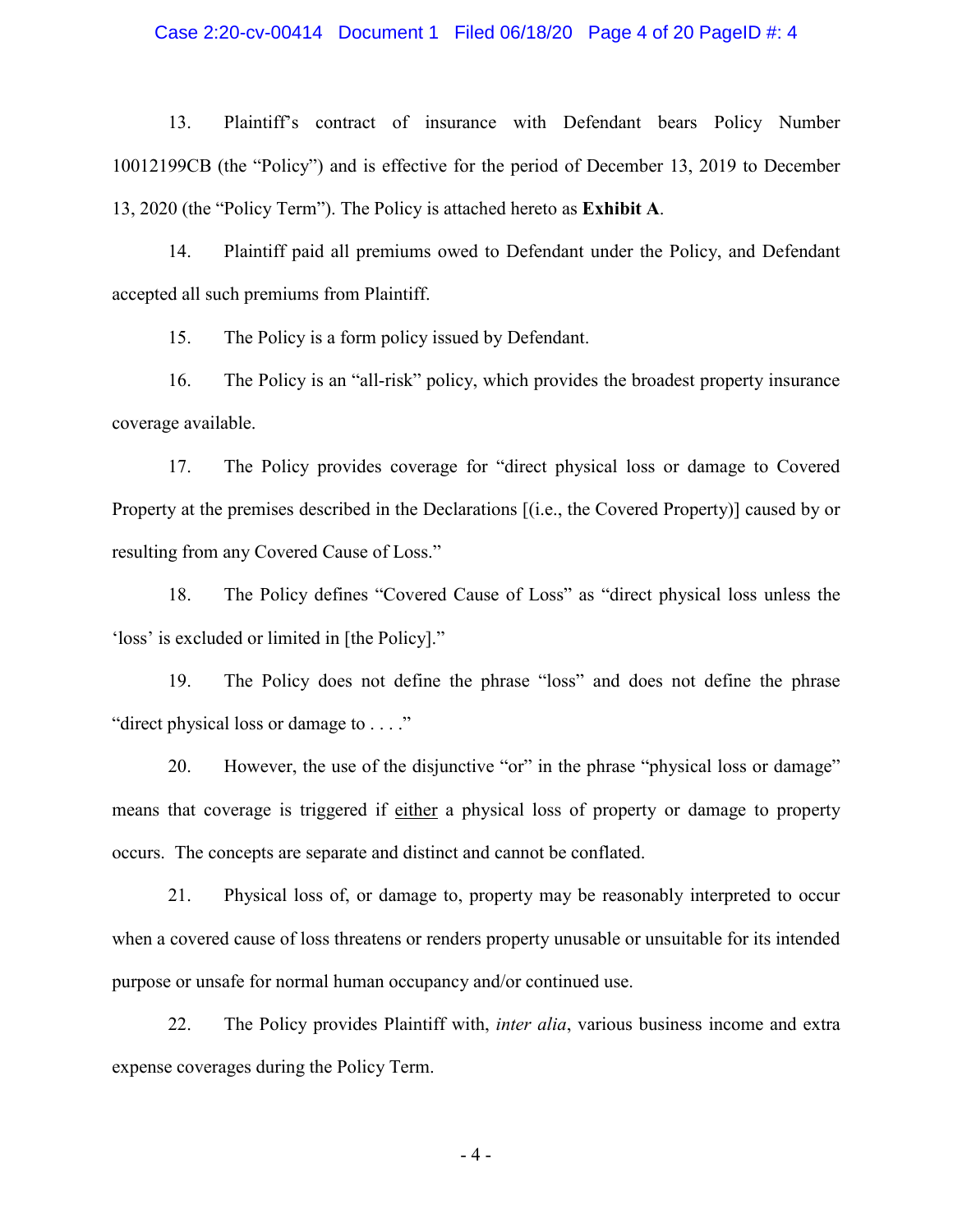#### Case 2:20-cv-00414 Document 1 Filed 06/18/20 Page 5 of 20 PageID #: 5

23. Under the Policy, Defendant agrees to pay: **"the actual loss of Business Income you sustain due to the necessary suspension of your 'operations' during the 'period of 'restoration.'' The 'suspension' must be caused by direct physical loss of or damage to property at the described premises. The loss or damage must be caused by or result from a Covered Cause of Loss."**

24. Additional coverage is provided under the Policy for business income losses resulting from an "action of civil authority" which prohibits access to the Covered Property, related to a "Covered Cause of Loss" at property other than the Covered Property: **"When a Covered Cause of Loss causes damage to property other than [a Covered Property], we will pay for the actual loss of Business Income you sustain and necessary Extra Expense caused by action of civil authority that prohibits access to the described premises . . . ."**

25. The Policy also provides coverage for **"actual loss of Business Income you sustain due to physical loss or damage at the premises of a dependent property or secondary dependent property caused by or resulting from any Covered Cause of Los**s." The Policy defines **"Dependent Property"** as: **"[P]roperty owned by others whom you depend on to: a) Deliver materials or services to you, or to others for your account . . . ; b) Accept your products or services; c) Manufacture your products for delivery to your customers under contract for sale; or d) Attract customers to your business."** The Policy defines **"Secondary dependent property"** as: **"an entity which is not owned or operated by a dependent property and which: a) Delivers materials or services to a dependent property, which in turn are used by the dependent property in providing materials or services to you; or b) Accepts materials or services from a dependent property, which in turn accepts your materials or services."**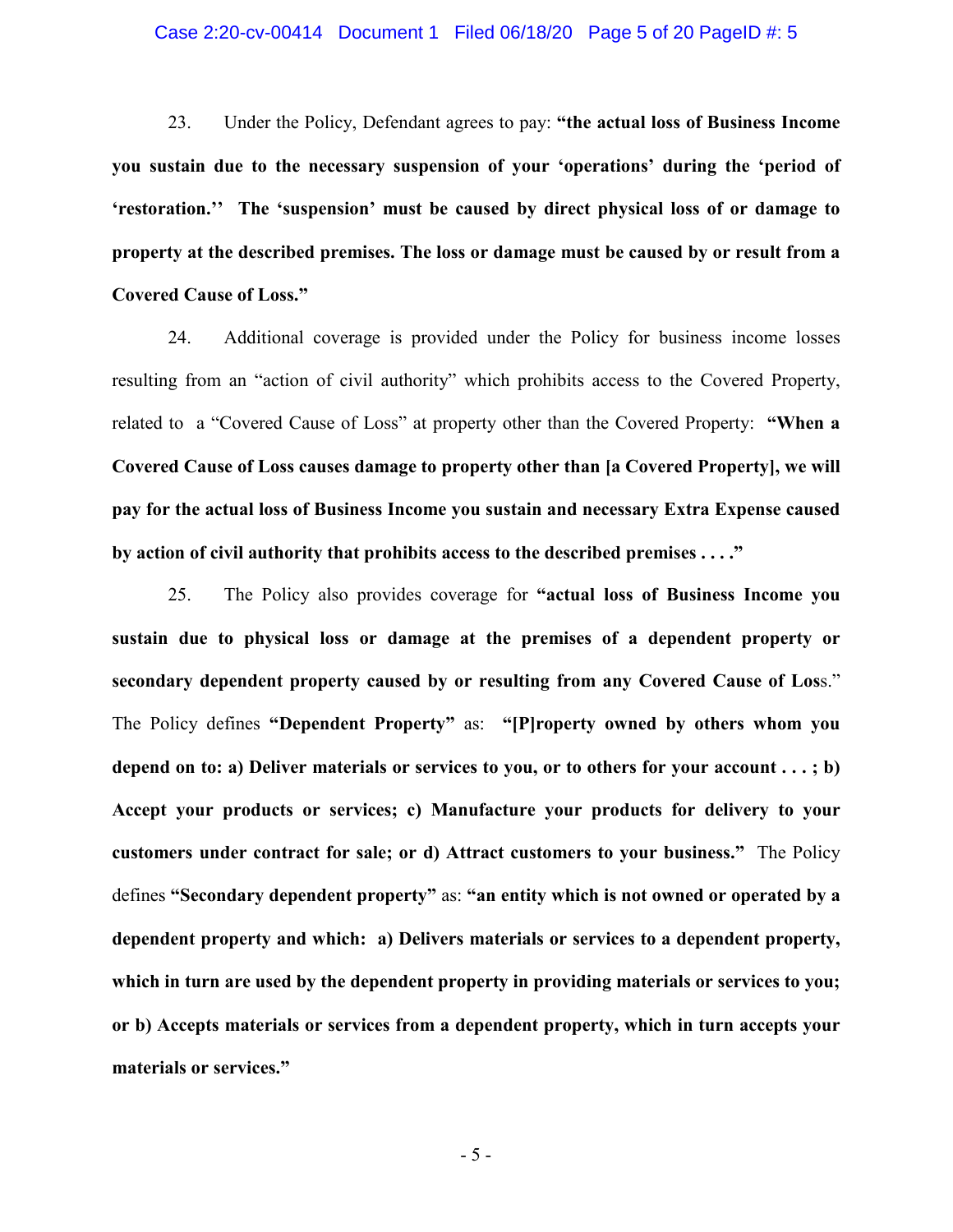#### Case 2:20-cv-00414 Document 1 Filed 06/18/20 Page 6 of 20 PageID #: 6

26. Members of the Class also purchased a policy of insurance from Defendant providing for the same business income coverage, and using the same form policy provisions.

## **In Response to Covid-19, West Virginia and Other State Governments Issue Sweeping Orders Shutting Down "Non-Essential" Businesses**

27. Severe acute respiratory syndrome coronavirus 2 ("COVID-19") has spread, and continues to spread, rapidly across the United States and has been declared a pandemic by the World Health Organization. *See* [https://www.health.harvard.edu/diseases-and](https://www.health.harvard.edu/diseases-and-conditions/coronavirus-resource-center)[conditions/coronavirus-resource-center](https://www.health.harvard.edu/diseases-and-conditions/coronavirus-resource-center) (last accessed June 14, 2020).

28. The global COVID-19 pandemic is exacerbated by the fact that the deadly virus physically infects and stays on surfaces of objects or materials for many days.

29. According to a study published in *The New England Journal of Medicine*, COVID-19 is widely accepted as a cause of real physical loss and damage. It remains stable and transmittable in aerosols for up to three hours, up to four hours on copper, up to 24 hours on cardboard and up to two to three days on plastic and stainless steel. *See*  <https://www.nih.gov/news-events/news-releases/new-coronavirus-stable-hours-surfaces> (last accessed June 14, 2020).

30. Another study, published in the *Journal of Hospital Infection*, found: "Human coronaviruses can remain infectious on inanimate surfaces at room temperature for up to 9 days. At a temperature of 30°C or more the duration of persistence is shorter." *See*  <https://www.inverse.com/science/coronavirus-4-studies-explain-how-covid-19-sticks-to-surfaces> (last accessed June 14, 2020).

31. In response to the COVID-19 pandemic, on March 16, 2020, the Governor of West Virginia declared a "State of Emergency" throughout the State of West Virginia. Thereafter, on March 23, 2020, the Governor of West Virginia issued an Executive Order closing

- 6 -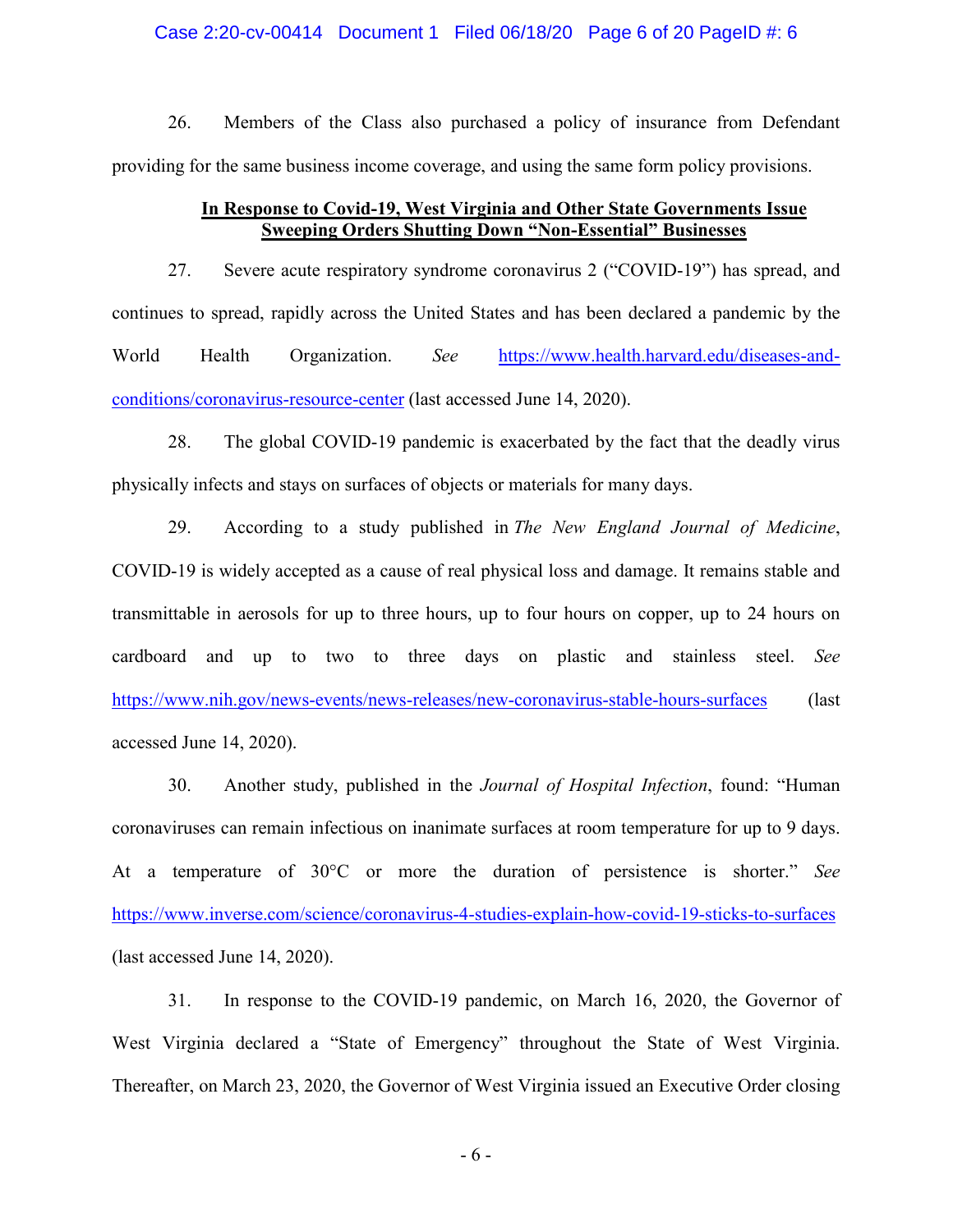### Case 2:20-cv-00414 Document 1 Filed 06/18/20 Page 7 of 20 PageID #: 7

all non-essential businesses, including Plaintiff's business. Specifically, the Executive Order, which became effective at 8 p.m. (EST) on March 24, 2020, mandated that:

> [A]ll businesses and operations in West Virginia, except Essential Businesses and Operations [as defined], are required to cease all activities within the state except for such minimum basic operations as are necessary to maintain the value of the business's inventory, preserve the condition of the business's physical plant and equipment, ensure security, process payroll and employee benefits, or related functions, and the minimum necessary activities to facilitate employees of the business being able to continue to work remotely from their residences.

State of West Virginia Executive Department, Executive Order No. 9-20 ("Executive Order").

32. Most other states, including those in which the putative Class members reside and/or do business, have issued similar compulsory shut-down orders for "non-essential" businesses, or businesses deemed not to be "life sustaining."

33. The closure of all "non-life-sustaining businesses" evidences an awareness on the part of both state and local governments that COVID-19 causes loss of or damage to property. This is particularly true in places where in-person business is conducted, as the contact and interaction necessarily incident to such businesses causes a heightened risk of the property becoming contaminated.

34. For example, a New York City Executive Order entered on March 16, 2020 specifically acknowledged that: "[COVID-19] physically is causing property loss and damage." *See* <https://www1.nyc.gov/assets/home/downloads/pdf/executive-orders/2020/eeo-100.pdf> (last accessed June 14, 2020).

35. Similarly, in a March 16, 2020 proclamation, the City of New Orleans acknowledged COVID-19's "propensity to attach to surfaces for prolonged periods of time, thereby spreading from surface to person and causing property loss and damage in certain circumstances." *See* [https://nola.gov/mayor/executive-orders/emergency-declarations/03162020-](https://nola.gov/mayor/executive-orders/emergency-declarations/03162020-mayoral-proclamation-to-promulgate-emergency-orders-during-the-state-of-emergency-due-to-co/)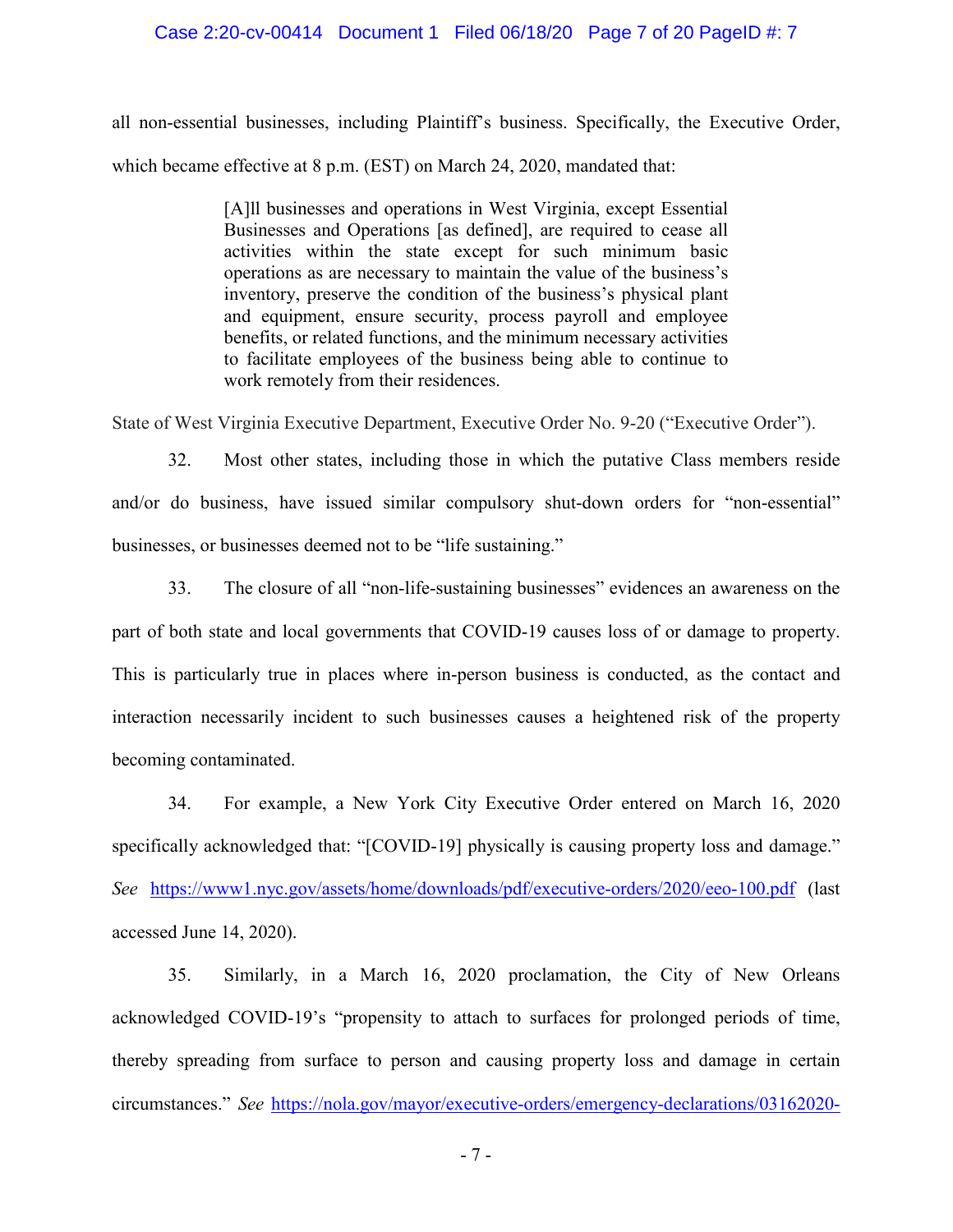## Case 2:20-cv-00414 Document 1 Filed 06/18/20 Page 8 of 20 PageID #: 8

[mayoral-proclamation-to-promulgate-emergency-orders-during-the-state-of-emergency-due-to-](https://nola.gov/mayor/executive-orders/emergency-declarations/03162020-mayoral-proclamation-to-promulgate-emergency-orders-during-the-state-of-emergency-due-to-co/)

[co/](https://nola.gov/mayor/executive-orders/emergency-declarations/03162020-mayoral-proclamation-to-promulgate-emergency-orders-during-the-state-of-emergency-due-to-co/) (last accessed June 14, 2020).

36. In upholding the Governor of Pennsylvania's Proclamation of a state-wide disaster and the Executive Orders mandating the closure of businesses within Pennsylvania, the Pennsylvania Supreme Court noted the significant risk of the spread of the COVID-19 virus, even in locations where the disease has not been detected:

> Covid-19 does not spread because the virus is "at" a particular location. Instead it spreads because of person-to-person contact, as it has an incubation period of up to fourteen days and that one in four carriers of the virus are asymptomatic. Respondents' Brief at 4 (citing Coronavirus Disease 2019, "Symptoms," CDC, [https://www.cdc.gov/coronavirus/2019-ncov/symptomstesting/symptoms. html](https://www.cdc.gov/coronavirus/2019-ncov/symptomstesting/symptoms.%20html) (last accessed 4/9/2020)). The virus can live on surfaces for up to four days and can remain in the air within confined areas and structures. *Id.* (citing National Institutes of Health, "Study suggests new coronavirus may remain on surfaces for days," (Mar. 27, 2020) [https://www.nih.gov/news-events/nih-research-matters/study-suggests](https://www.nih.gov/news-events/nih-research-matters/study-suggests-new-coronavirus-may-remain-surfaces-days)[new-coronavirus-may-remain-surfaces-days](https://www.nih.gov/news-events/nih-research-matters/study-suggests-new-coronavirus-may-remain-surfaces-days) (last accessed 4/9/2020) and Joshua Rabinowitz and Caroline Bartman, "These Coronavirus Exposures Might be the Most Dangerous," The New York Times  $(Apr. 1, 2020)$  [https://www.nytimes.com/2020/04/01/opinion/coronavirus](https://www.nytimes.com/2020/04/01/opinion/coronavirus-viral-dose.html)[viral-dose.html\)](https://www.nytimes.com/2020/04/01/opinion/coronavirus-viral-dose.html).

*Friends of DeVito v. Wolf*, \_\_\_ A. 3d \_\_\_, 2020 WL 1847100, \*15-16 (Pa. April 13, 2020).

37. Because the COVID-19 virus can survive on surfaces for up to fourteen days, the Pennsylvania Supreme Court ultimately concluded that "any location . . . where two or more people can congregate is within the disaster area."

# **Plaintiff Submits a Claim Under Its "All-Risk" Policy, and Defendant Wrongly Fails and Refuses To Honor Its Obligations Respecting Same**

38. As a result of the orders governing Plaintiff, the Covered Property of Tricky Fish closed to the public on March 16, 2020 and reopened on May 28, 2020. The Covered Property of Bluegrass Kitchen went on a modified schedule ("take out only") to the public on March 16, 2020 and then ceased all operations on May 16, 2020. The Covered Property of Starlings went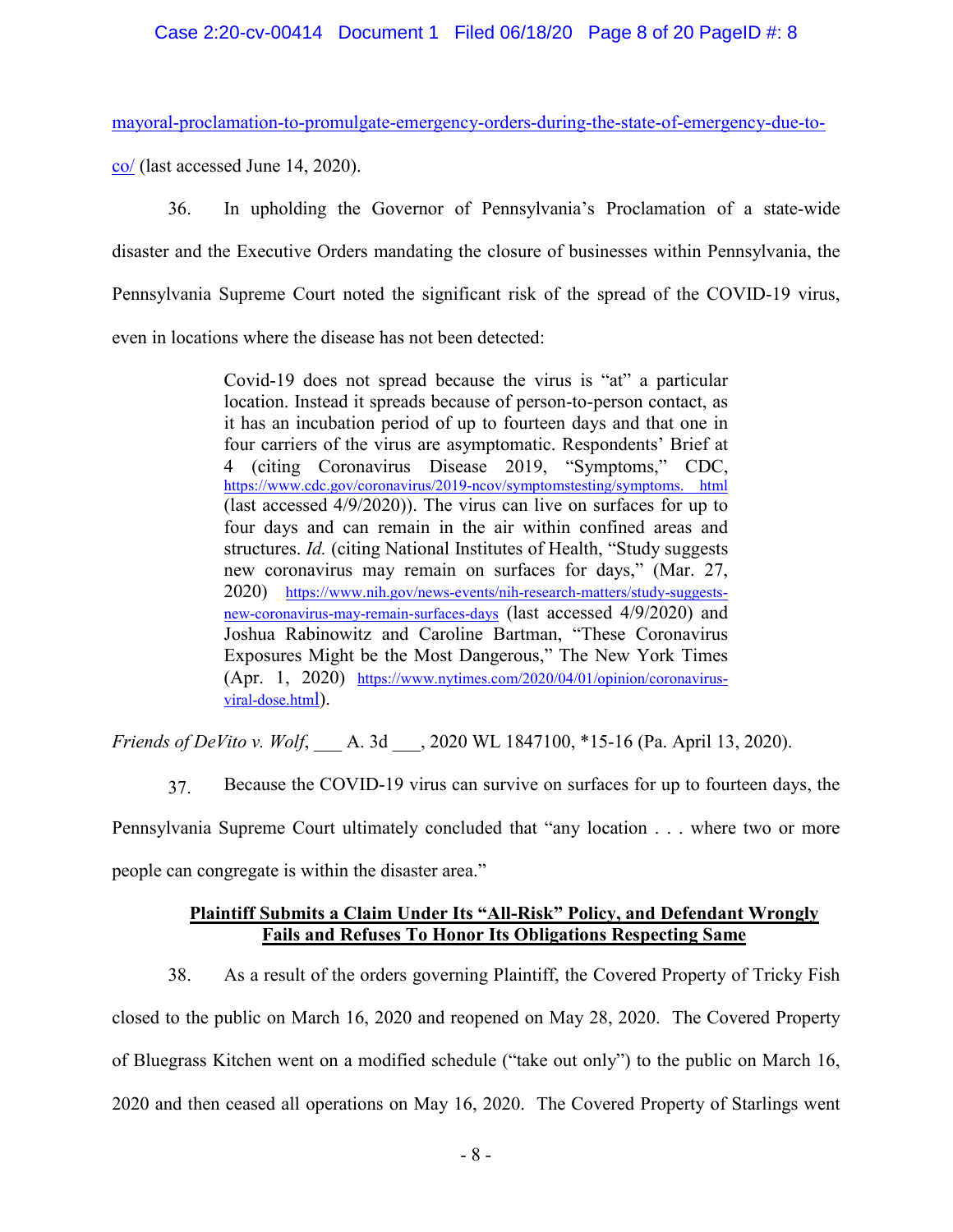#### Case 2:20-cv-00414 Document 1 Filed 06/18/20 Page 9 of 20 PageID #: 9

on a modified schedule ("take out only") to the public on March 16, 2020 and then reopened on May 28, 2020.

39. Plaintiff has incurred, and continues to incur, among other things, a substantial loss of business income and additional expenses covered under the Policy.

40. Plaintiff provided timely notice to Defendant of its claim for the interruption to its business.

41. Defendant responded to Plaintiff with a denial letter, dated April 1, 2020 (attached hereto as **Exhibit B)**, indicating: (i) Plaintiff's losses do not arise from "direct physical loss or damage" to property (seemingly ignoring that coverage can be triggered under the Policy by either "physical loss of" or "damage to" property); and (ii) Plaintiff's claim is barred by the policy's so-called "Virus" Exclusion. Additionally, Defendant indicated in its denial letter that the Policy's "Pollution Exclusion" applies to Plaintiff's claim.

## **Contrary To Defendant's Position, Plaintiff's Losses Arise From Direct Physical Loss Or Damage**

42. Plaintiff's Covered Property suffered "direct physical loss or damage" due to the Governor of West Virginia' Order (and/or other local state, and federal governmental orders and directives) mandating that Plaintiff discontinue its primary use of the Covered Property as eating facilities. The Governor's Order, in and of itself, constitutes a Covered Cause of Loss within the meaning of the Policy.

43. Alternatively, and to the extent the Governor's Order does not constitute a Covered Cause of Loss within the meaning of the Policy, the COVID-19 pandemic and the ubiquitous nature of the COVID-19 virus caused a direct physical loss or damage to Plaintiff's Covered Property.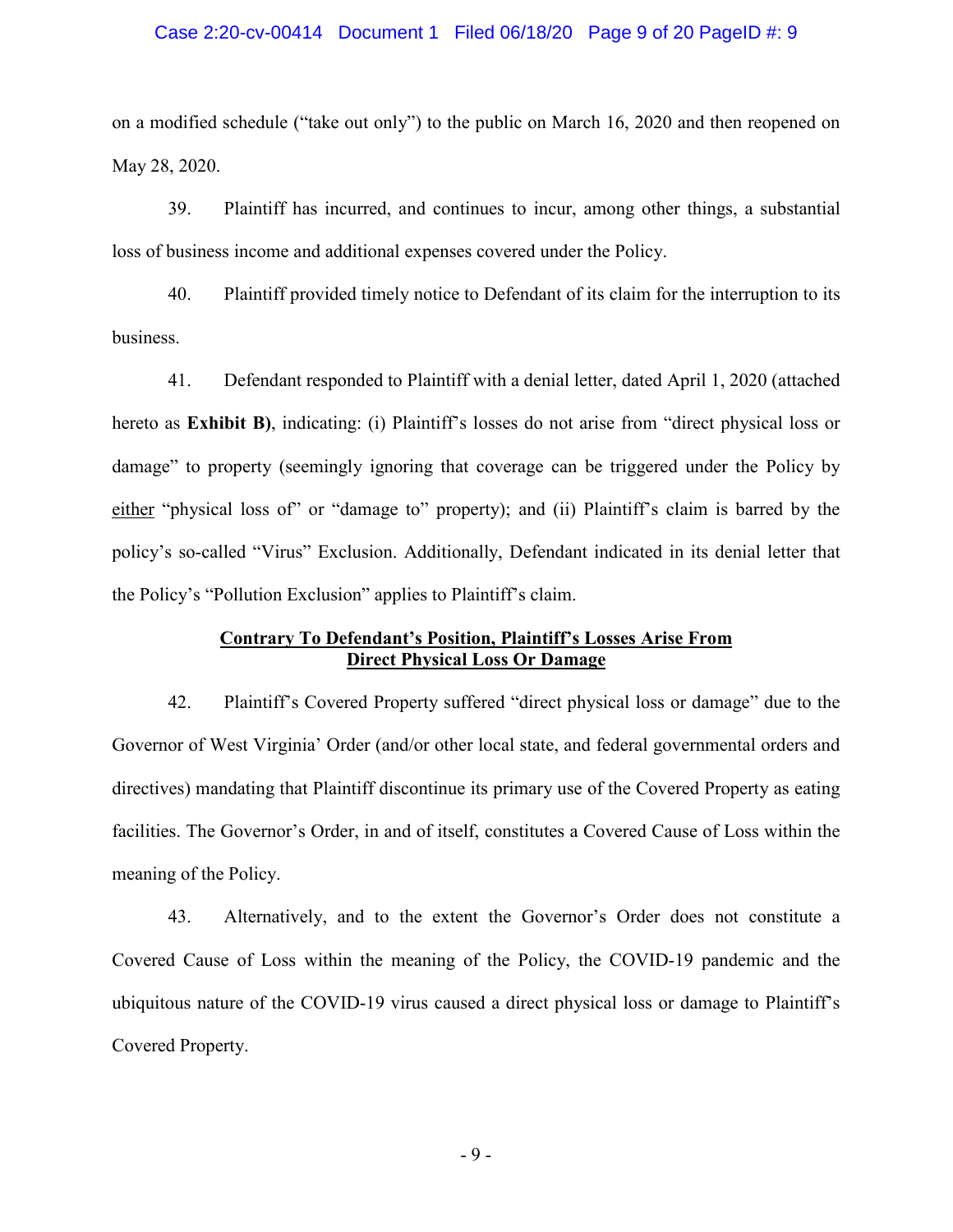#### Case 2:20-cv-00414 Document 1 Filed 06/18/20 Page 10 of 20 PageID #: 10

44. Further, and as an additional basis for coverage under the Policy, the ubiquitous nature of the COVID-19 virus caused direct physical loss or damage to property other than Plaintiff's Covered Property, and such loss or damage resulted in an "action by civil authority" prohibiting access to Plaintiff's Covered Property, within the meaning of the Policy.

45. Additionally, Plaintiff's "dependent property" or "secondary dependent property" suffered direct physical loss or damage (as a result of the governmental shutdown orders or, alternatively, the ubiquitous nature of the COVID-19 virus), resulting in lost business income to Plaintiff, within the meaning of the Policy.

# **Contrary To Defendant's Position, The Virus Exclusion Does Not Apply and Plaintiff's Losses Are Not Subject To The "Pollution" Exclusion**

46. The Policy contains a coverage exclusion for losses caused by "any virus, bacterium or other microorganism that induces or is capable of inducing physical distress, illness or disease." (the "Virus Exclusion").

47. The Virus Exclusion does not preclude coverage for Plaintiffs' claim under the Policy.

48. First, to the extent that the governmental orders, in and of themselves, constitute direct physical loss of or damage to Plaintiff's Covered Property, the Virus Exclusion simply does not apply.

49. Further, to the extent that the coverage under the policy derives from direct physical loss or damage caused by the COVID-19 virus, either to Plaintiff's Covered Property or to property other than Plaintiff's Covered property (including Plaintiff's "dependent property" or "secondary dependent property"), Defendant should be estopped from enforcing the Virus Exclusion, on principles of regulatory estoppel, as well as general public policy.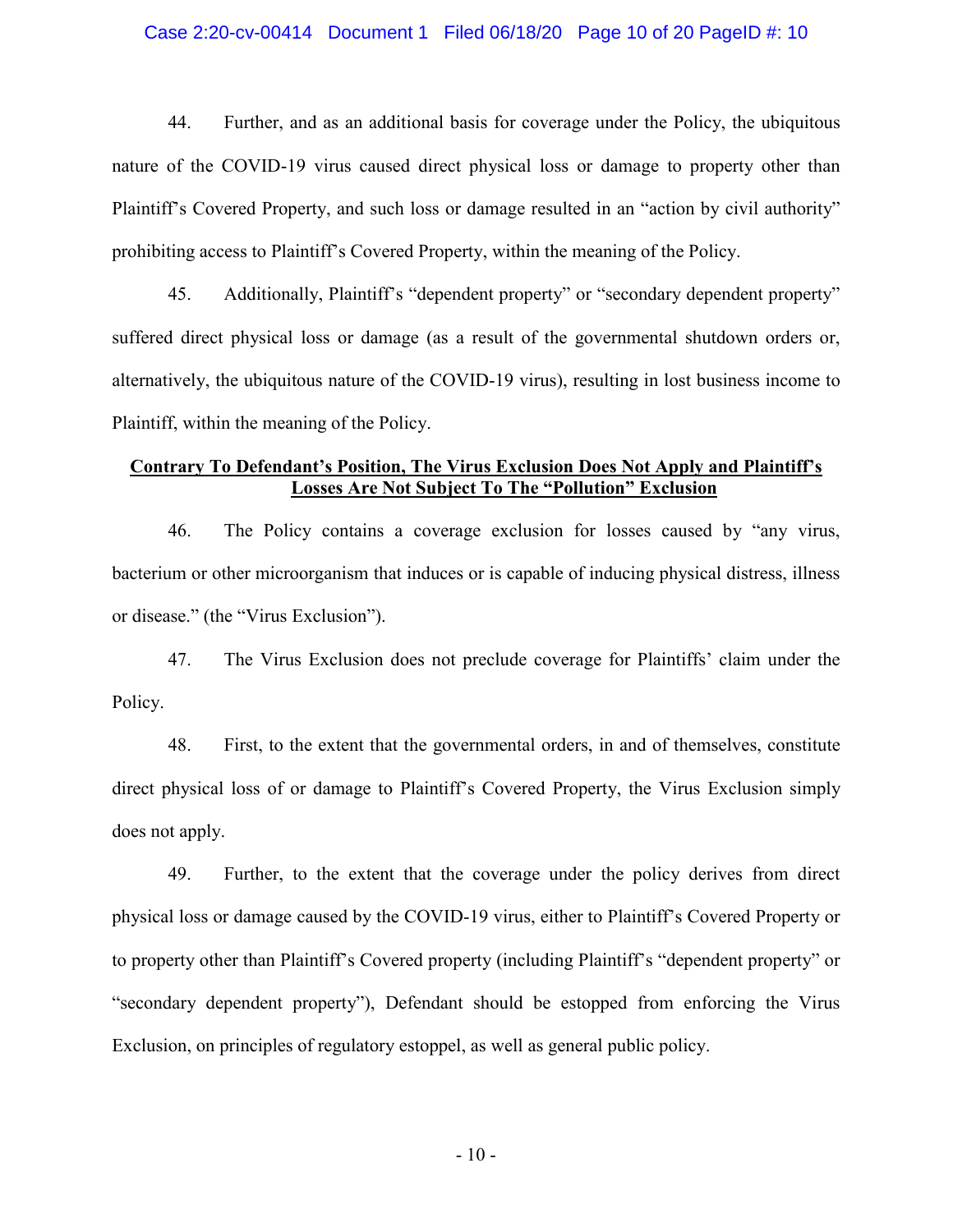## Case 2:20-cv-00414 Document 1 Filed 06/18/20 Page 11 of 20 PageID #: 11

50. In 2006, two insurance industry trade groups, Insurance Services Office, Inc. ("ISO") and the American Association of Insurance Services ("AAIS"), represented hundreds of insurers in a national effort to seek approval from state insurance regulators for the adoption of the Virus Exclusion.

51. In their filings with the various state regulators (including Texas), on behalf of the insurers, ISO and AAIS represented that the adoption of the Virus Exclusion was only meant to "clarify" that coverage for "disease-causing agents" has never been in effect, and was never intended to be included, in the property policies.

52. Specifically, in its "ISO Circular" dated July 6, 2006 and entitled "New Endorsements Filed to Address Exclusion of Loss Due to Virus or Bacteria," ISO represented to the state regulatory bodies that:

> While property policies have not been a source of recovery for losses involving contamination by disease-causing agents, the specter of pandemic or hitherto unorthodox transmission of infectious material raises the concern that insurers employing such policies may face claims in which there are efforts to expand coverage to create sources of recovery for such losses, contrary to policy intent.

53. Similarly, AAIS, in its "Filing Memorandum" in support of the Virus Exclusion,

represented:

Property policies have not been, nor were they intended to be, a source of recovery for loss, cost or expense caused by diseasecausing agents. With the possibility of a pandemic, there is concern that claims may result in efforts to expand coverage to create recovery for loss where no coverage was originally intended . . .

This endorsement clarifies that loss, cost, or expense caused by, resulting from, or relating to any virus, bacterium, or other microorganism that causes disease, illness, or physical distress or that is capable of causing disease, illness, or physical distress is excluded . . .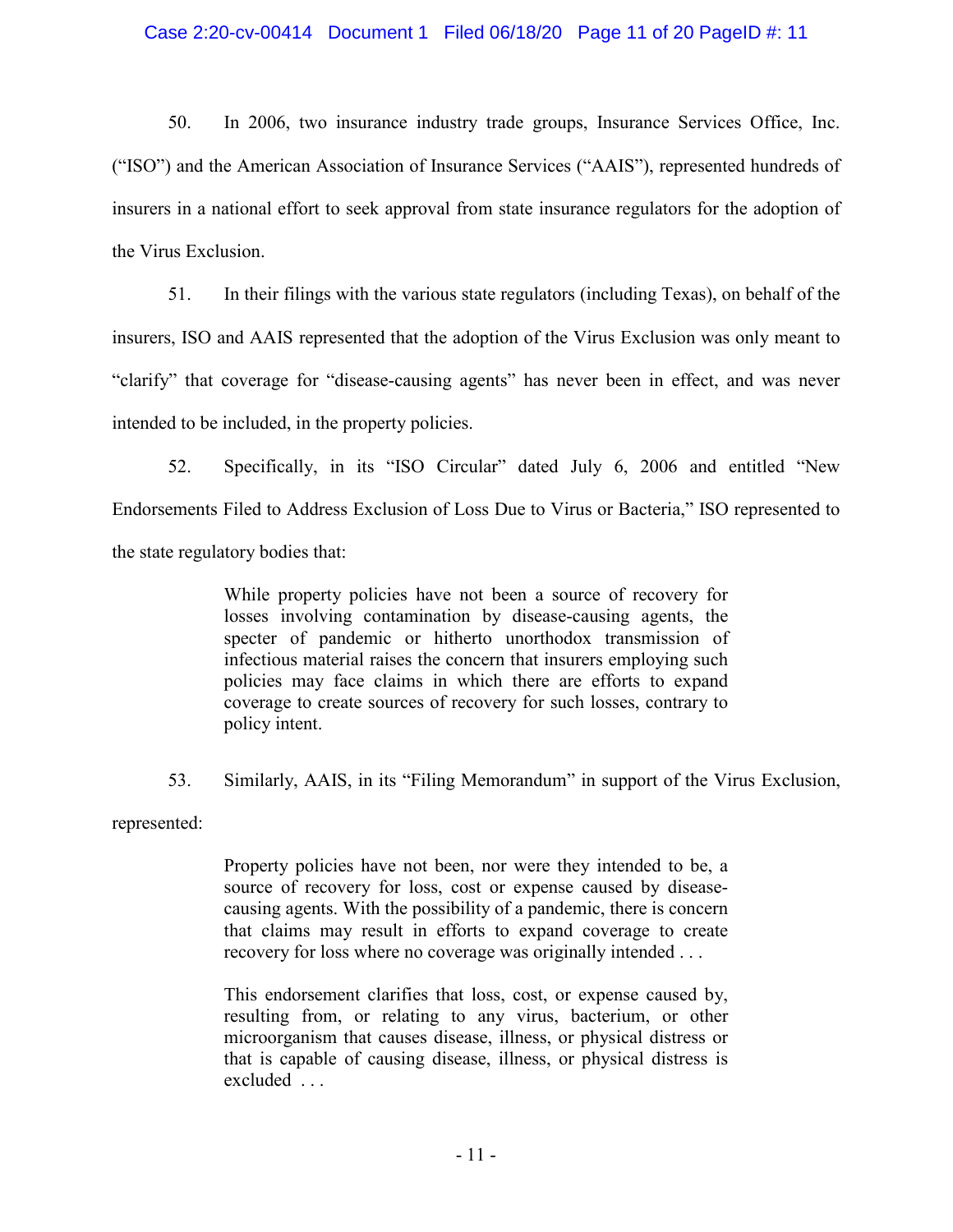#### Case 2:20-cv-00414 Document 1 Filed 06/18/20 Page 12 of 20 PageID #: 12

54. The foregoing representations made by the insurance industry were false. By 2006, the time of the state applications to approve the Virus Exclusion, courts had repeatedly found that property insurance policies covered claims involving disease-causing agents, and had held on numerous occasions that any condition making it impossible to use property for its intended use constituted "physical loss or damage to such property."

55. The foregoing assertions by the insurance industry (including Defendant), made to obtain regulatory approval of the Virus Exclusion, were in fact misrepresentations and for this reason, among other public policy concerns, insurers should now be estopped from enforcing the Virus Exclusion to avoid coverage of claims related to the COVID-19 pandemic.

56. In securing approval for the adoption of the Virus Exclusion by misrepresenting to the state regulators that the Virus Exclusion would not change the scope of coverage, the insurance industry effectively narrowed the scope of the insuring agreement without a commensurate reduction in premiums charged. Under the doctrine of regulatory estoppel, the Court should not permit the insurance industry to benefit from this type of duplicitous conduct before the state regulators.

57. Upon information and belief, Defendant has denied, or will deny, other Class members' claims for coverage under their "all-risk" property damage policies issued by Defendant.

58. Defendant's denial of lost business income claims has left Plaintiff and the Class without vital coverage acquired to ensure the survival of their businesses during this temporary suspension of operations.

59. The Policy's "Pollution Exclusion" also does not apply. First, to the extent the Governor's Order, in and of itself, constitutes a Covered Cause of Loss within the meaning of the

- 12 -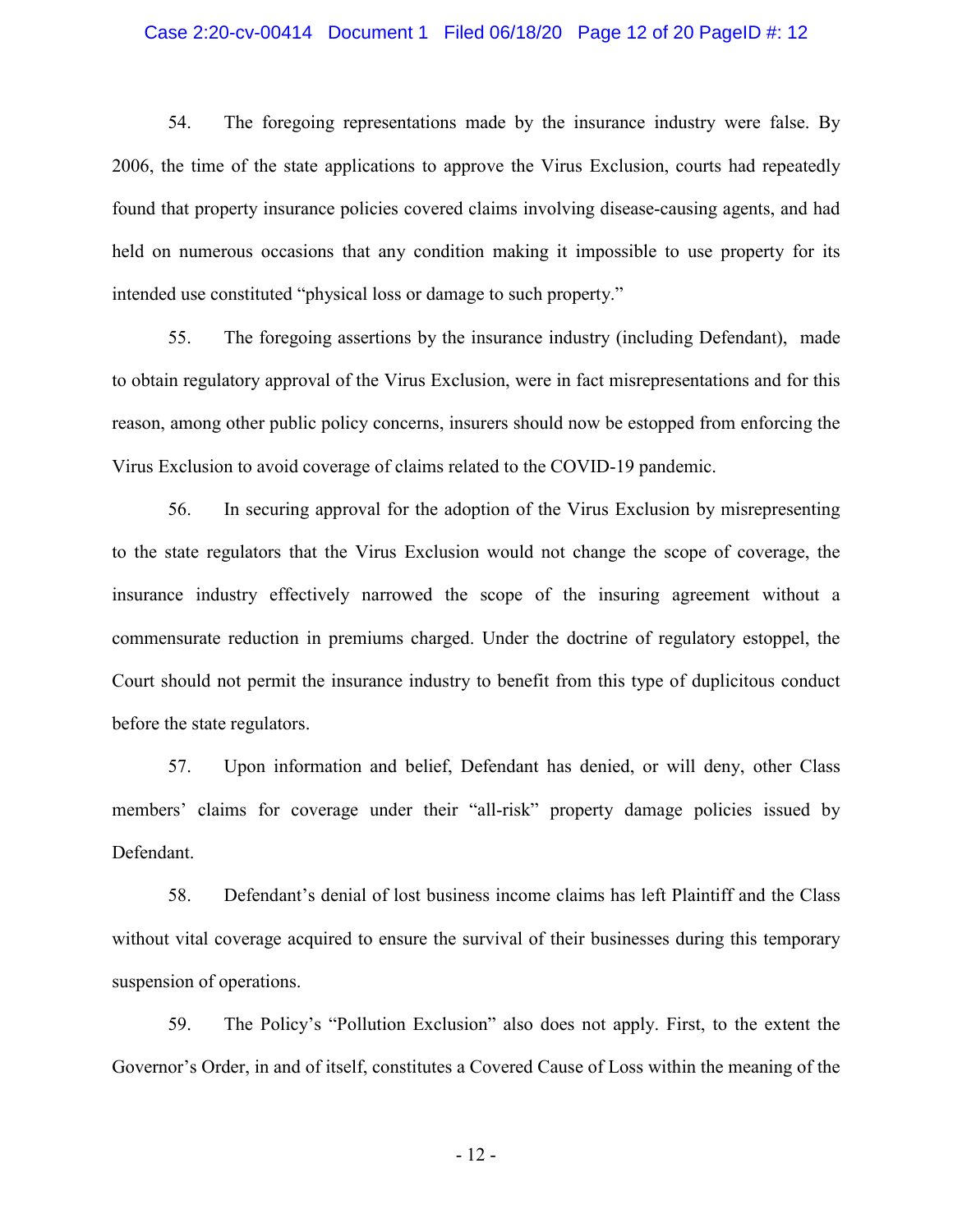Policy, the Pollution Exclusion is simply not implicated. Alternatively, and to the extent that the Governor's Order does not constitute a Covered Cause of Loss within the meaning of the Policy, the Covid-19 virus does not meet the Policy's definition of "Pollutant" and, in any event, is not subject to "discharge, dispersal, seepage, migration, release, escape or emission," within the meaning of the Policy.

# **CLASS ACTION ALLEGATIONS**

60. Plaintiff brings this action individually and as a class action on behalf of the Class, defined as follows:

> All policyholders in the United States who purchased commercial property coverage, including business or interruption income (and extra expense) coverage from Defendant and who have been denied coverage under their policy for lost business income after being ordered by a governmental entity, in response to the COVID-19 pandemic, to shut down or otherwise curtail or limit in any way their business operations.

61. Excluded from the Class are Defendant and its officers, directors, legal representatives, successors, subsidiaries, and assigns. Also excluded from the Class are any judicial officer presiding over this matter, members of their immediate family, and members of their staff.

62. The members of the Class are so numerous and geographically dispersed that joinder would be impracticable. Class members are readily identifiable from information and records in Defendant's possession, custody, or control.

63. There is a well-defined community of interest in the common questions of law and fact affecting the Class members. These common legal and factual questions include, but are not limited to:

a. whether Defendant owed coverage to Plaintiff and the Class;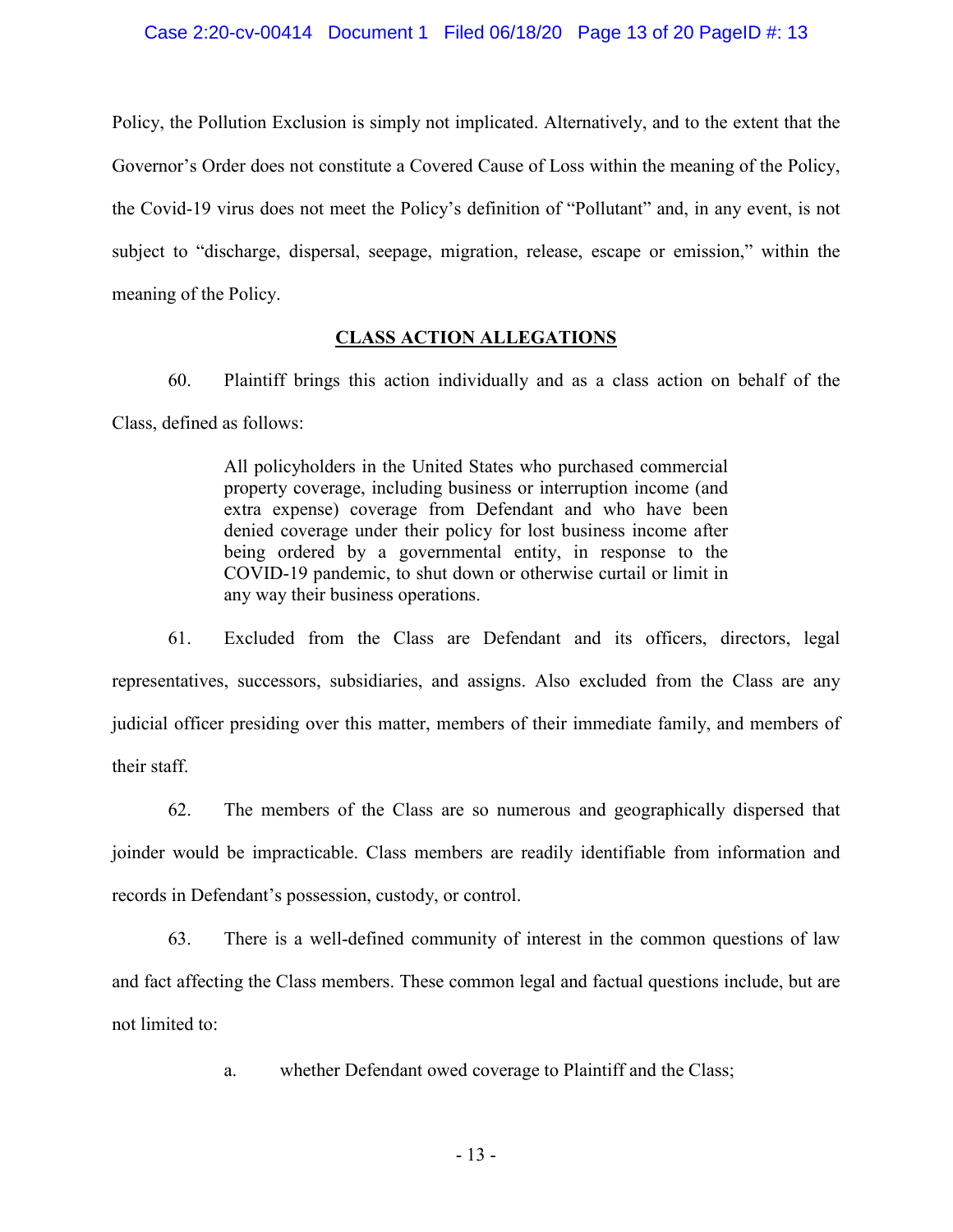## Case 2:20-cv-00414 Document 1 Filed 06/18/20 Page 14 of 20 PageID #: 14

b. whether any exclusions to coverage apply;

c. whether Plaintiff and members of the Class are entitled to damages and, if so, the measure of such damages; and

d. whether Plaintiff and members of the Class are entitled to equitable, declaratory and/or other relief, and if so, the nature of such relief.

64. Plaintiff's claims are typical of the claims of the absent class members and have a common origin and basis. Plaintiff and absent Class members are all injured by Defendant's refusal to afford the purchased coverage. Plaintiff's claims arise from the same practices and course of conduct giving rise to the claims of the absent Class members and are based on the same legal theories, namely the refusal to provide insurance coverage for the loss. If prosecuted individually, the claims of each Class member would necessarily rely upon the same material facts and legal theories and seek the same relief. Plaintiff's claims arise from the same practices and course of conduct that give rise to the other Class members' claims and are based on the same legal theories.

65. Plaintiff will fully and adequately assert and protect the interests of the absent Class members and has retained Class counsel who are experienced and qualified in prosecuting class action cases similar to this one. Neither Plaintiff nor Plaintiff's attorneys has any interests contrary to or conflicting with the interests of absent Class members.

66. The questions of law and fact common to all Class members predominate over any questions affecting only individual class members.

67. A class action is superior to all other available methods for the fair and efficient adjudication of this lawsuit because individual litigation of the absent Class members' claims is economically infeasible and procedurally impracticable. Class members share the same factual

- 14 -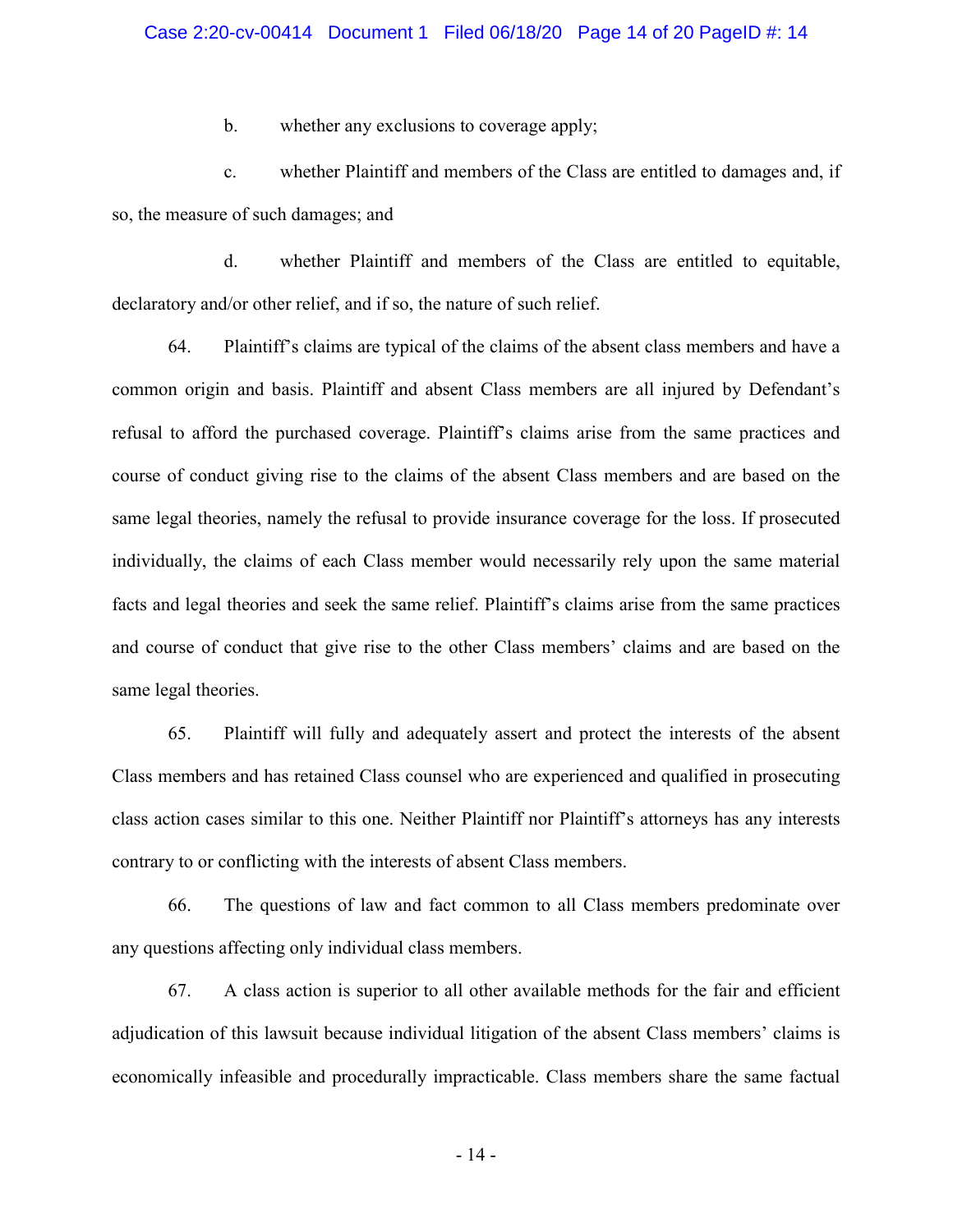## Case 2:20-cv-00414 Document 1 Filed 06/18/20 Page 15 of 20 PageID #: 15

and legal issues and litigating the claims together will prevent varying, inconsistent, or contradictory judgments, and will prevent delay and expense to all parties and the court system through litigating multiple trials on the same legal and factual issues. Class treatment will also permit Class members to litigate their claims where it would otherwise be too expensive or inefficient to do so. Plaintiff knows of no difficulties in managing this action that would preclude its maintenance as a class action.

68. Additionally, the prosecution of separate actions by individual Class members would create a risk of inconsistent or varying adjudications with respect to individual Class members that would establish incompatible standards of conduct for Defendant. Such individual actions would create a risk of adjudications that would be dispositive of the interests of other Class members and impair their interests. Defendant, through its uniform conduct, acted or refused to act on grounds generally applicable to the Class as a whole, making declaratory relief appropriate to the Class as a whole.

#### **COUNT I**

#### **DECLARATORY RELIEF (28 U.S.C. § 2201)**

69. Plaintiff incorporates by reference each and every allegation set forth above.

70. The Declaratory Judgment Act ("DJA"), 28 U.S.C. § 2201(a), provides that in "a case of actual controversy within its jurisdiction . . . any court of the United States . . . may declare the rights and other legal relations of any interested party seeking such declaration, whether or not further relief is or could be sought." 28 U.S.C. § 2201(a). Additionally, the DJA provides for "[further necessary or proper relief" following a favorable decision in a declaratory judgment action. 28 U.S.C. § 2202.

71. An actual controversy has arisen between Plaintiff and Defendant as to the rights, duties, responsibilities and obligations of the parties in that Plaintiff contends and Defendant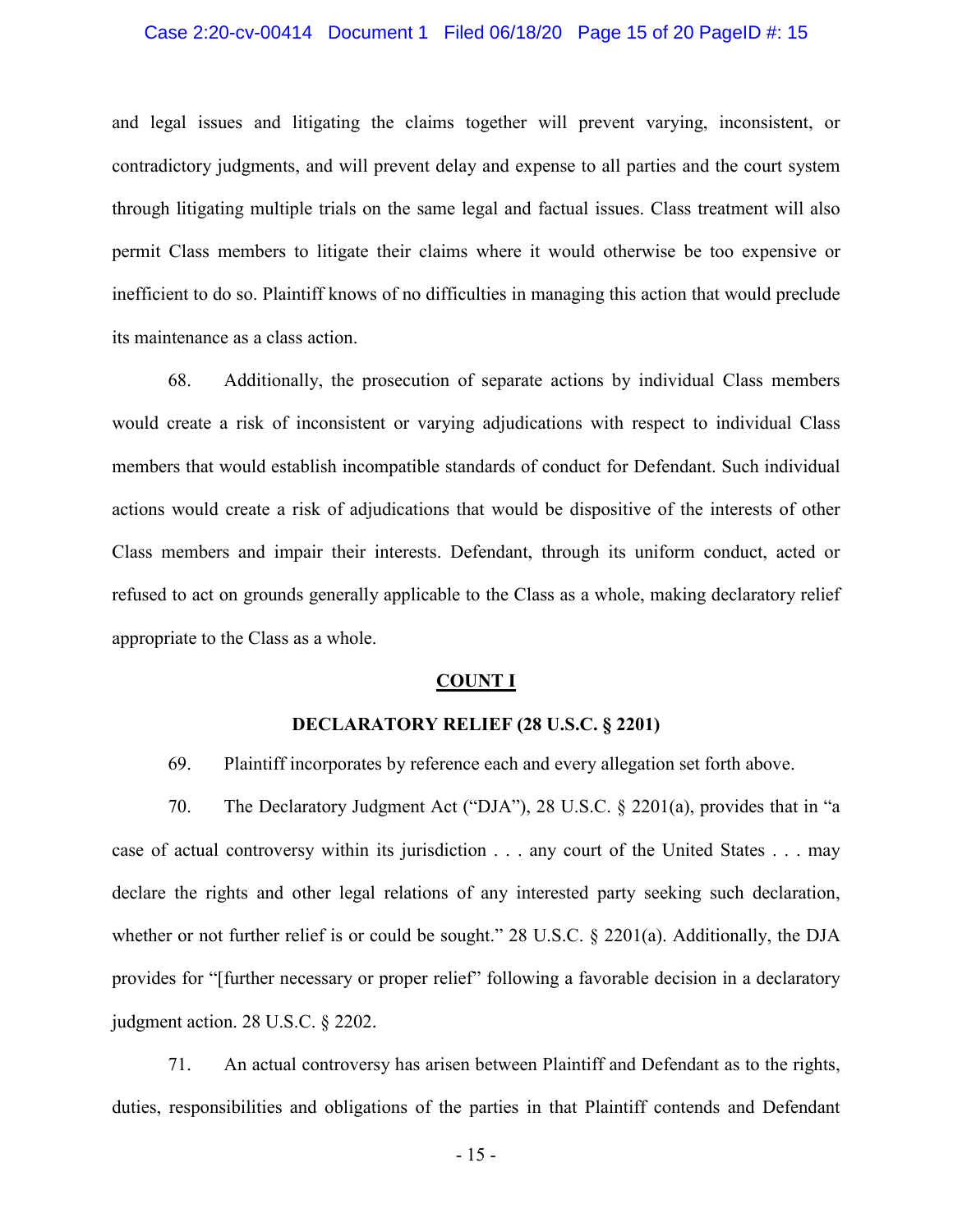#### Case 2:20-cv-00414 Document 1 Filed 06/18/20 Page 16 of 20 PageID #: 16

disputes and denies that the Policy provides coverage to Plaintiff for any current and future lost business income, subject to the limit of liability, for the temporary suspension of Plaintiff's operations.

72. The Policy provides coverage for "direct physical loss of or damage to Covered Property." The policy does not define "direct physical loss of or damage to" nor does it define "loss."

73. Plaintiff's loss of use, loss of access, and loss of functionality of the Covered Property when government shutdown orders made it unlawful for Plaintiff to fully access, use, and operate its business at the Covered Property, constitutes a "loss" to the Covered Property under the Policy. Alternatively, the ubiquitous nature of the COVID-19 virus caused a "loss" to the Covered Property by preventing Plaintiff from using the Covered Property for its intended purpose.

74. Additionally, the government shutdown orders or, alternatively, the ubiquitous nature of the COVID-19 virus, caused a "loss" to property other than the Covered Property, thereby invoking coverage under the Policy's "Civil Authority" provision for "actual loss of 'Business Income' . . . caused by action of civil authority that prohibits access to the described premises."

75. Further, the government orders or, alternatively, the ubiquitous nature of the COVID-19 virus, caused direct physical loss of or damage to Plaintiff's "dependent property" or "secondary dependent property," thereby invoking coverage under the Policy's "Business Income From Dependent Properties" provision, which provides for the payment of lost Business Income/Extra Expenses when a Covered Cause of Loss damages "dependent property" or "secondary dependent property."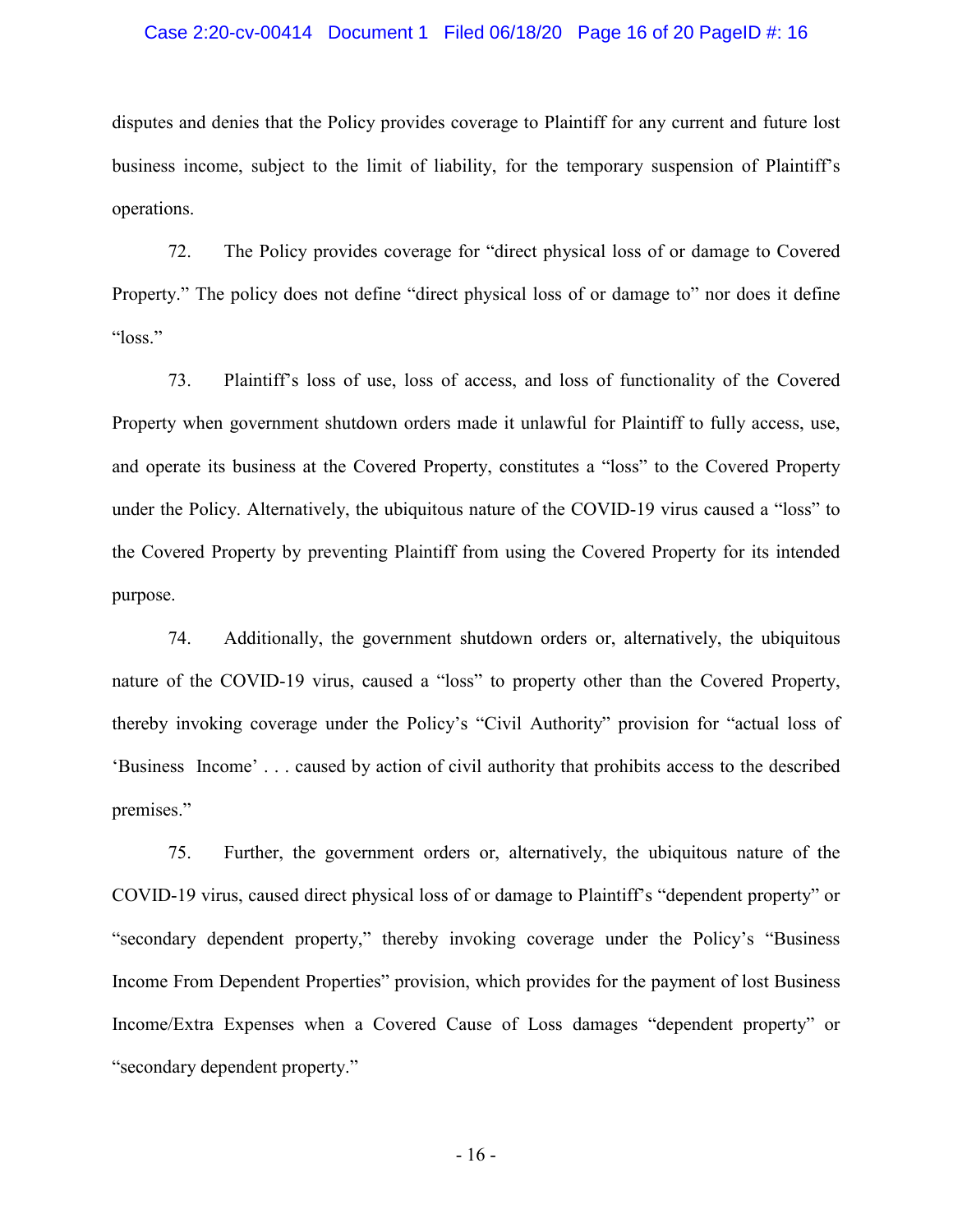## Case 2:20-cv-00414 Document 1 Filed 06/18/20 Page 17 of 20 PageID #: 17

76. Plaintiff suffered lost Business Income as a result of damage to "dependent property" or "secondary dependent property" by a Covered Cause of Loss, within the meaning of the Policy. Specifically, Plaintiff's restaurants and coffee shop generated significant revenue from walk-in customers from neighboring businesses and the West Virginia Capitol, all of which were closed in response to government orders as early as March 16, 2020. Additionally, many of Plaintiff's restaurants and coffee shop's suppliers and vendors increased their priced in response to the pandemic and Plaintiff had to purchase personal protective equipment for all Bluegrass Kitchen and Starlings employees in order remain open on a modified schedule.

77. The Policy constitutes a valid and binding agreement obligating the Defendant to indemnify Plaintiff for covered losses. Plaintiff has substantially performed or otherwise satisfied all conditions precedent to bringing this action and obtaining coverage pursuant to the Policy and applicable law, or alternatively, Plaintiff has been excused from performance by Defendant's acts, representations, conduct, or omissions.

78. Defendant has failed to indemnify Plaintiff for its covered losses.

79. No exclusion to coverage applies.

80. Plaintiff has suffered and continues to suffer a covered loss under the Policy.

81. Plaintiff, individually and on behalf of the Class, seeks a Declaratory Judgment that there is coverage for its business interruption losses under the Policy.

#### **COUNT II**

### **DECLARATORY RELIEF (West Virginia Code § 55-13-1,** *et seq***.)**

82. Plaintiff incorporates by reference each and every allegation set forth above.

83. Plaintiff also brings this action pursuant to West Virginia's Uniform Declaratory Judgments Act ("UDJA"), West Virginia Code § 55-13-1, *et seq*.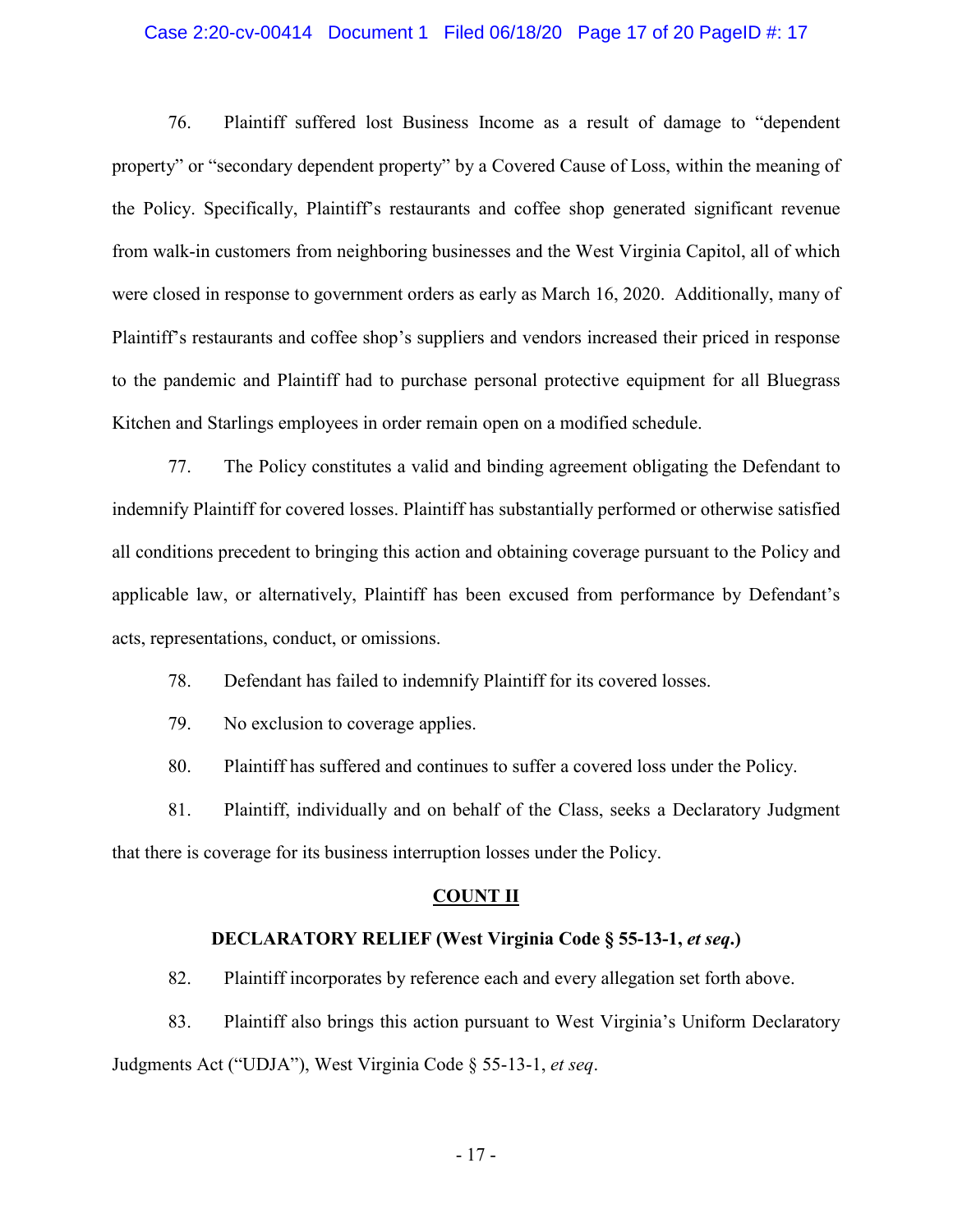## Case 2:20-cv-00414 Document 1 Filed 06/18/20 Page 18 of 20 PageID #: 18

84. The UDJA provides that "[a]ny person interested under a . . . written contract, or other writings constituting a contract . . . may have determined any question of construction or validity arising under the . . . contract . . . and obtain a declaration of rights, status or other legal relations thereunder."

85. The UDJA further provides that "in any proceeding under this article, the Court may make such award of costs as may seem equitable and just."

86. The Policy constitutes a valid and binding agreement obligating the Defendant to indemnify Plaintiff for covered losses. Plaintiff has substantially performed or otherwise satisfied all conditions precedent to bringing this action and obtaining coverage pursuant to the Policy and applicable law, or alternatively, Plaintiff has been excused from performance by Defendant's acts, representations, conduct, or omissions.

87. Defendant has failed to indemnify Plaintiff for its covered losses.

- 88. No exclusion to coverage applies.
- 89. Plaintiff has suffered and continues to suffer a covered loss under the Policy.

90. Plaintiff, individually and on behalf of the Class, seeks a Declaratory Judgment, pursuant to the UDJA, that there is coverage for its business interruption losses under the Policy, and an appropriate award of attorney fees and costs.

### **COUNT III**

### **BREACH OF CONTRACT**

91. Plaintiff incorporates by reference each and every allegation set forth above.

92. Plaintiff and Defendant entered into a contract of insurance; here, the Policy.

93. The Class members entered into a substantially identical policy with Defendant.

94. Under the Policy, Defendant agreed to indemnify Plaintiff and the Class for their business losses as a result of a covered loss.

- 18 -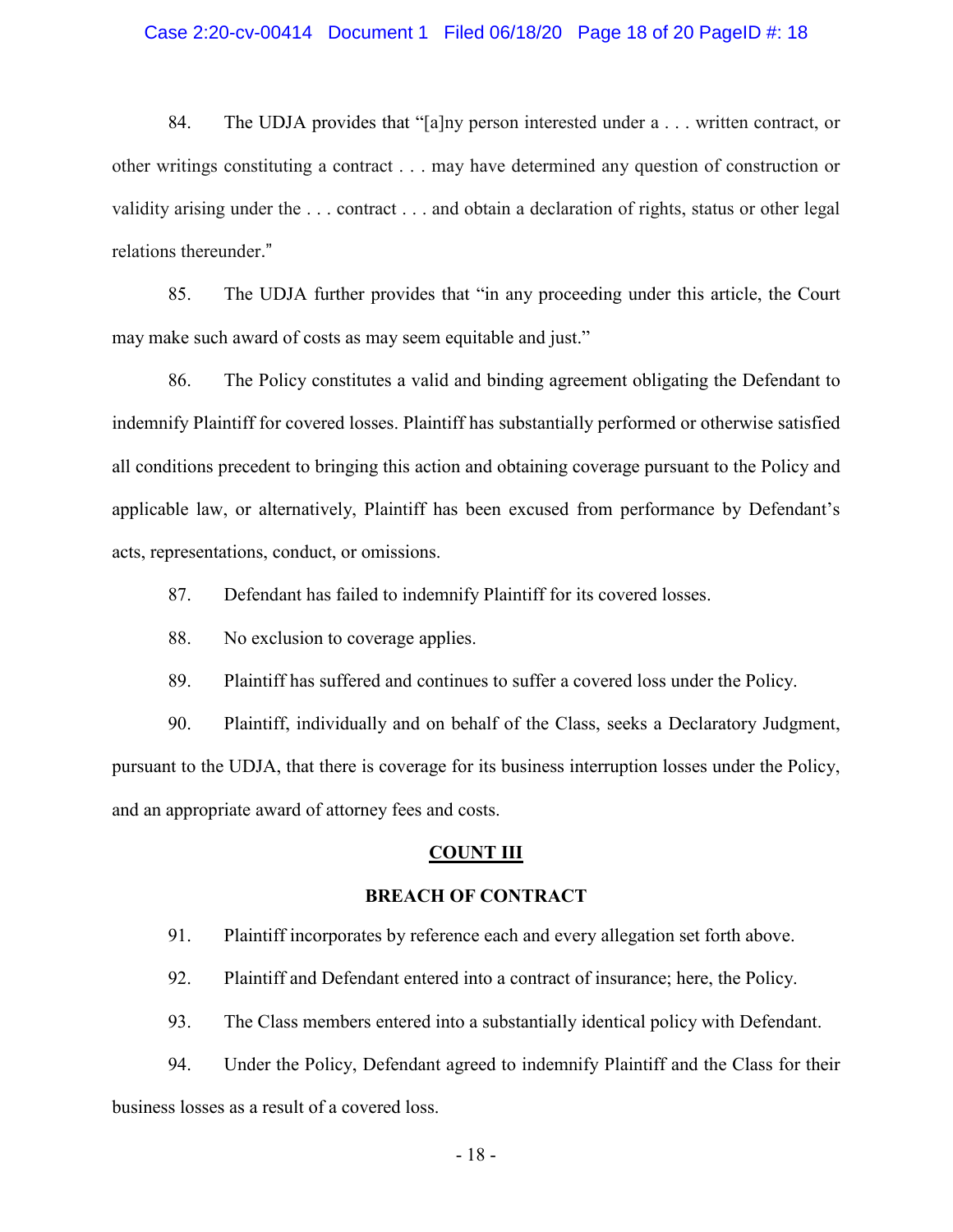## Case 2:20-cv-00414 Document 1 Filed 06/18/20 Page 19 of 20 PageID #: 19

95. Plaintiff and the Class members suffered a covered loss under the Policy.

96. Plaintiff and the Class members timely submitted a notice of claim and satisfied all conditions precedent to receiving the coverage it purchased from Defendant.

97. Defendant breached its contract with Plaintiff and the Class members by failing and refusing to provide the contracted for coverage.

98. Defendant's breach of the contract has caused Plaintiff and the Class to suffer damages in the amount of their unreimbursed business losses or their limits of liability, whichever is lower.

# **PRAYER FOR RELIEF**

**WHEREFORE**, Plaintiff herein prays as follows:

1) For a declaration that there is coverage under the Policy for the interruption to Plaintiff's business and the associated business income lost therefrom;

2) For damages, costs and attorney's fees, pre-judgment and post judgment interest; and

3) For such other relief as the Court may deem proper.

# **TRIAL BY JURY IS DEMANDED.**